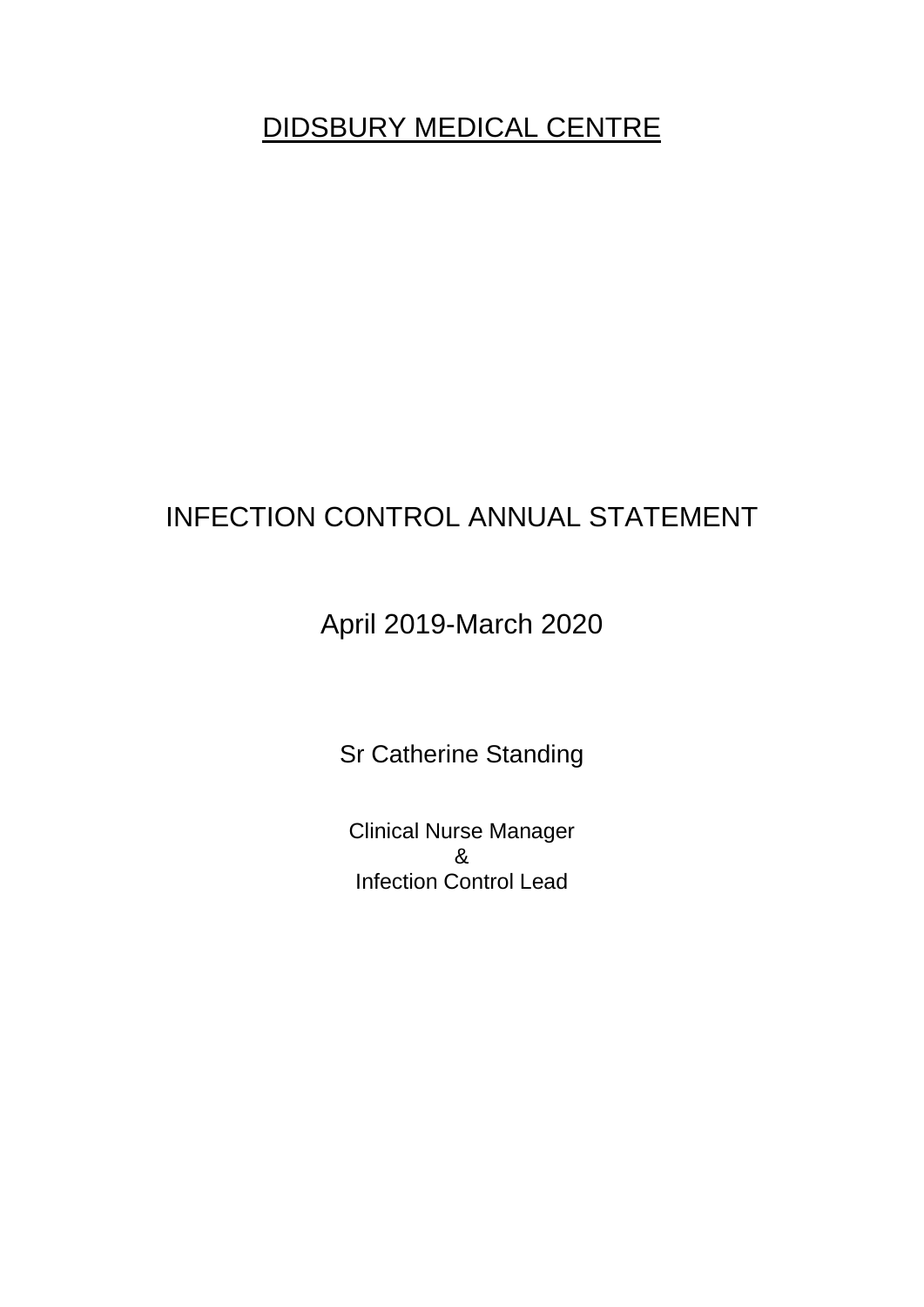## **PURPOSE**

In line with the Health and Social Care Act 2008: Code of practice on prevention and control of infection and its related guidance, this annual statement will be generated each year at the end of March. It will summarise:

- Any infection transmission incidents and lessons learnt and actions taken.
- Details of any infection prevention and control (IPC) audits undertaken and any subsequent actions taken arising from these audits.
- Details of any issues that may challenge infection prevention and control including risk assessment and subsequent actions implemented as a result.
- Details of staff IPC training.
- Details of review and update of IPC policies, procedures and guidance.

#### **INFECTION CONTROL LEAD**

The infection control lead will enable the integration of infection control principles into standards of care within the practice, by acting as a link between the surgery and Manchester Public Health Team. They will be the first point of contact for practice staff in respect of infection control issues. They will help create and maintain an environment which will ensure the safety of the patient, carers, visitors and health care workers in relation to Healthcare Associated Infection (HAI).

The infection control lead will carry out the following within the practice:

- Increase awareness of infection control issues amongst staff and patients.
- Help motivate colleagues to improve practice.
- Improve local implementation of infection control policies.
- Ensure that practice based infection control audits are undertaken.
- Assist in the education and training of colleagues.
- Help identify any infection control problems within the practice and work to resolve these, where necessary in conjunction with the local infection control team (Manchester Public health).
- Act as a role model within the practice.
- Disseminate key infection control messages to their colleagues within the practice

| Practice infection control lead | Sr Catherine Standing (clinical nurse manager) |
|---------------------------------|------------------------------------------------|
| Deputy lead                     | Sarah Sales (practice manager)                 |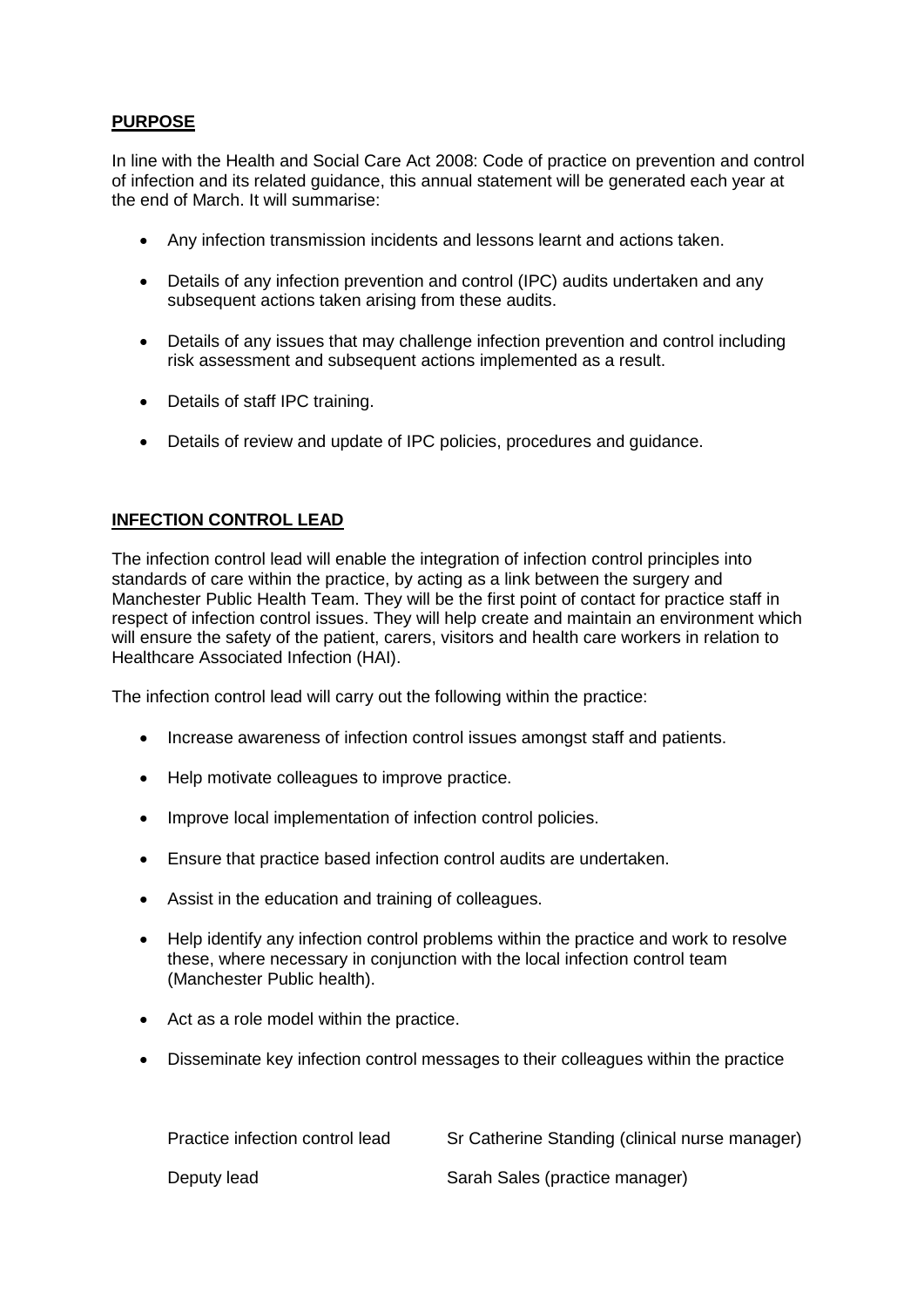### **SIGNIFICANT EVENTS**

The Covid-19 pandemic has posed its own challenges. PPE and handwashing have played a significant role in our protection and the protection of our patients. To date no member of staff has been affected by coronavirus and scrupulous infection control measures have been undertaken including an isolation room for suspected Covid-19 patients. We have continuously had an excellent supply of PPE.

### **AUDITS/RISK ASSESSMENT**

The following audits/risk assessments were carried out in the practice.

**Health & Safety Audit: Date of assessment 6<sup>th</sup> January 2020** 

**Infection control annual audit:** Date of assessment 30<sup>th</sup> July 2019 Overall score 94%

#### **Audit key findings/recommendations/update**

Infection control discussed at practice meetings as a regular agenda item.

Infection control annual statement produced and published on DMC website every April.

Legionella risk assessment next report due 2021

Legionella monthly checks undertaken and recorded as per recommendations.

The practice should be assured that all members of staff are aware of the correct procedure following needle stick injury. Zero injuries were reported this year. All staff are aware of protocols, immediate care and where to find appropriate contact details. Laminated posters displayed in every clinical room and in reception.

Hand hygiene and PPE audit undertaken annually and with new staff members. 3 new GPs, 1 new practice nurse and 8 reception/clerical staff.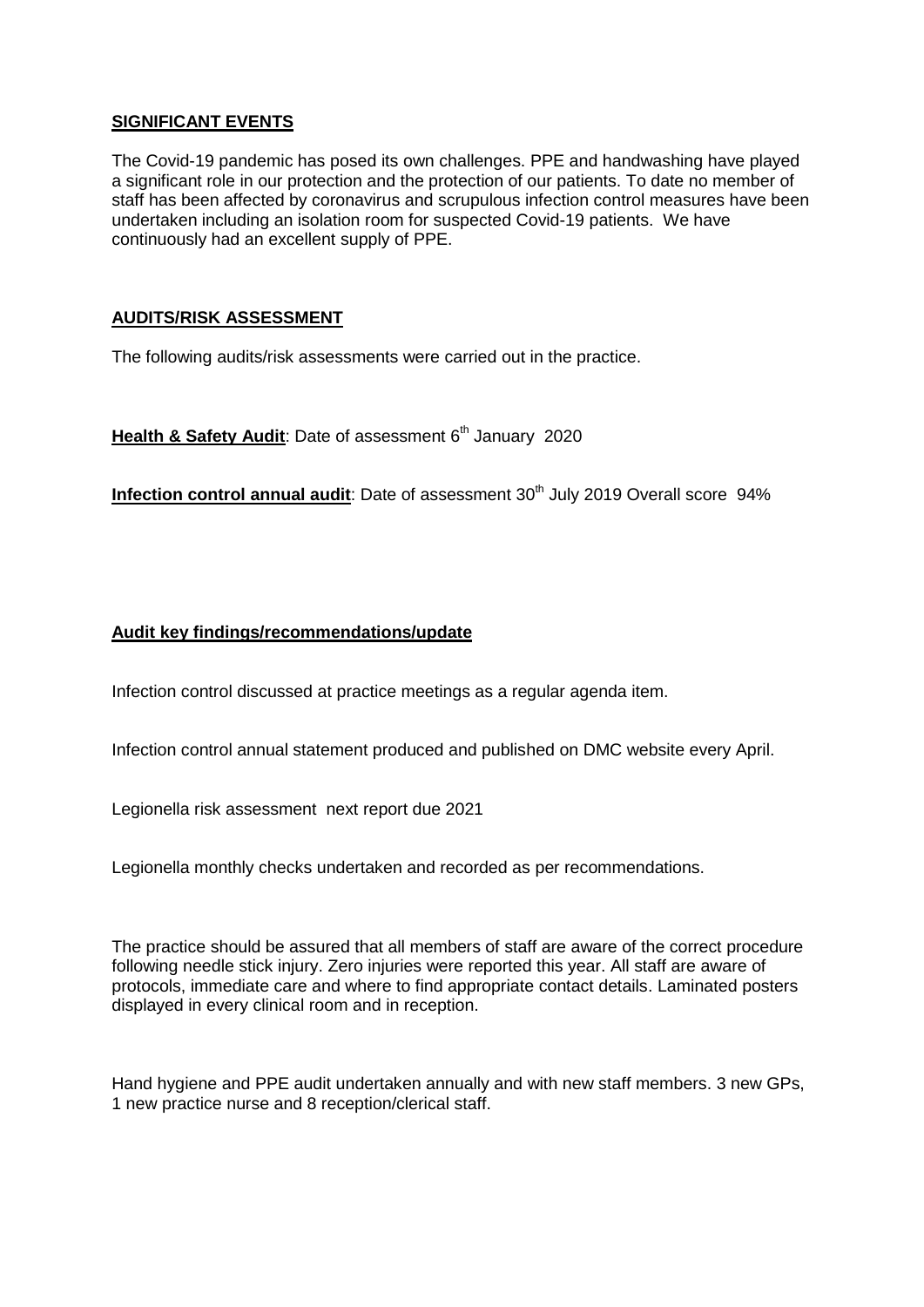The basement waiting room has been refurbished into a spare clinical/isolation room for use with suspected covid-19 patients.

Carpets in some GP rooms but majority of clinical procedures carried out in nurses' rooms. (Part of DMC improvement plan includes a rolling programme for redecorating/re-flooring).

A suggestion box is in the ground floor waiting room for any suggestions or feedback or any concerns that our patients may have.

#### **STAFF TRAINING**

The infection control lead for the practice has attended a one day infection control and legionella training in 30<sup>th</sup> January 2020.

New recruits have had infection control as part of their induction programme, including handhygiene and PPE equipment use.

All staff have had a course of hepatitis B vaccinations and a blood test post course to check they are protected and have been fully trained on PPE and specimen handling.

All staff undertake hand-washing assessments and PPE training annually in July.